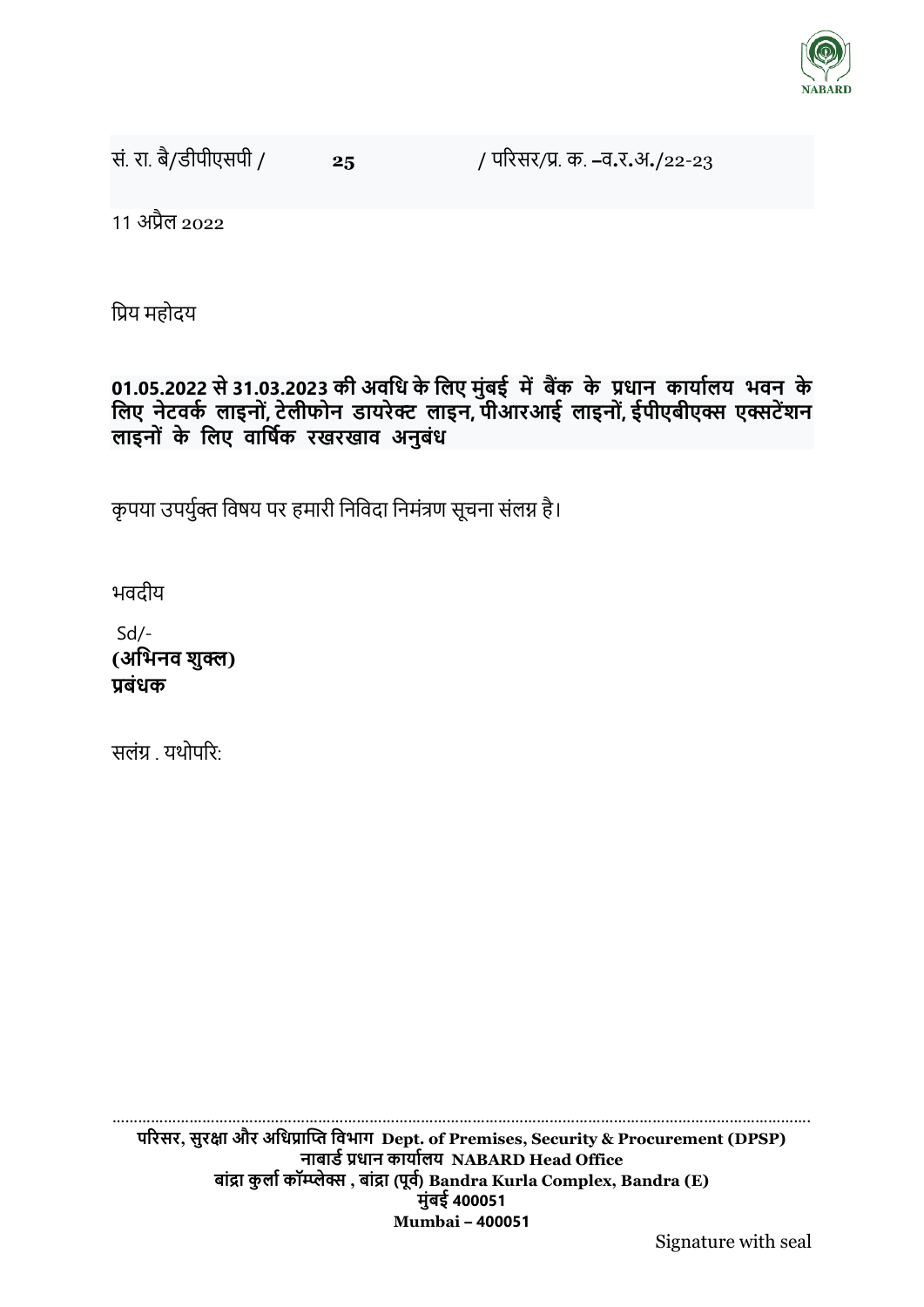

11 April 2022

To,

 $M/s$   $\overline{\phantom{a}}$ 

## **(EMPANELED CONTRACTORS)**

**Category 1 (Up-to Rs.5.00 lakh)**

### **Trade 11 - Telecommunication and networking works**

Madam/ Dear Sir,

#### **Annual Maintenance Contract for Network lines , Telephone Direct Lines, PRI lines, EPABX extension lines for Bank's Head Office Building at B.K.C, Mumbai – from 01.05.2022 to 31.03.2023**

NABARD intends to undertake the captioned work and therefore, invites quotation from you in a sealed envelope addressed to 'The Chief General Manager, Department of Premises, Security & Procurement, 'G' Block, Plot No. C-24, Bandra-Kurla Complex, Bandra (E), Mumbai – 400051'. Quotations are required to be submitted on or before 2:00 PM on 26th April 2022. Quotations shall be opened at 3:00 PM on 26th April 2022.

#### 2. **The terms and conditions are as follows:**

- i. Telephone installations are located at Bank`s Head Office Building and it consists of Intercom telephone set with connected lines, direct lines etc. at Bank's Head office Building. Preventive Maintenance and break down attendance of telephone & Internet cables, telephones instruments etc. at Bank's Head office building. The contractor shall depute two experienced technician.
- ii. Contractor or his technician should report Bank on regular basis or as per instructions of Premise office, Mumbai and attend the repairing/ rectification / preventive maintenance works & report to the concern Engineer. If any complain will be received from the office regarding non-functioning or mal-functioning of telephone, he should arrange to rectify/ restore the same on priority basis.

………………………………………………………………………………………………………………………………………………. **परिसि, सुिक्षा औि अधिप्राप्ति धिभाग Dept. of Premises, Security & Procurement (DPSP) नाबार्ड प्रिान कार्ाडलर् NABARD Head Office बाांद्रा कु लाड कॉम्प्लेक्स , बाांद्रा (पूिड) Bandra Kurla Complex, Bandra (E) मुांबई 400051 Mumbai – 400051**

Signature with seal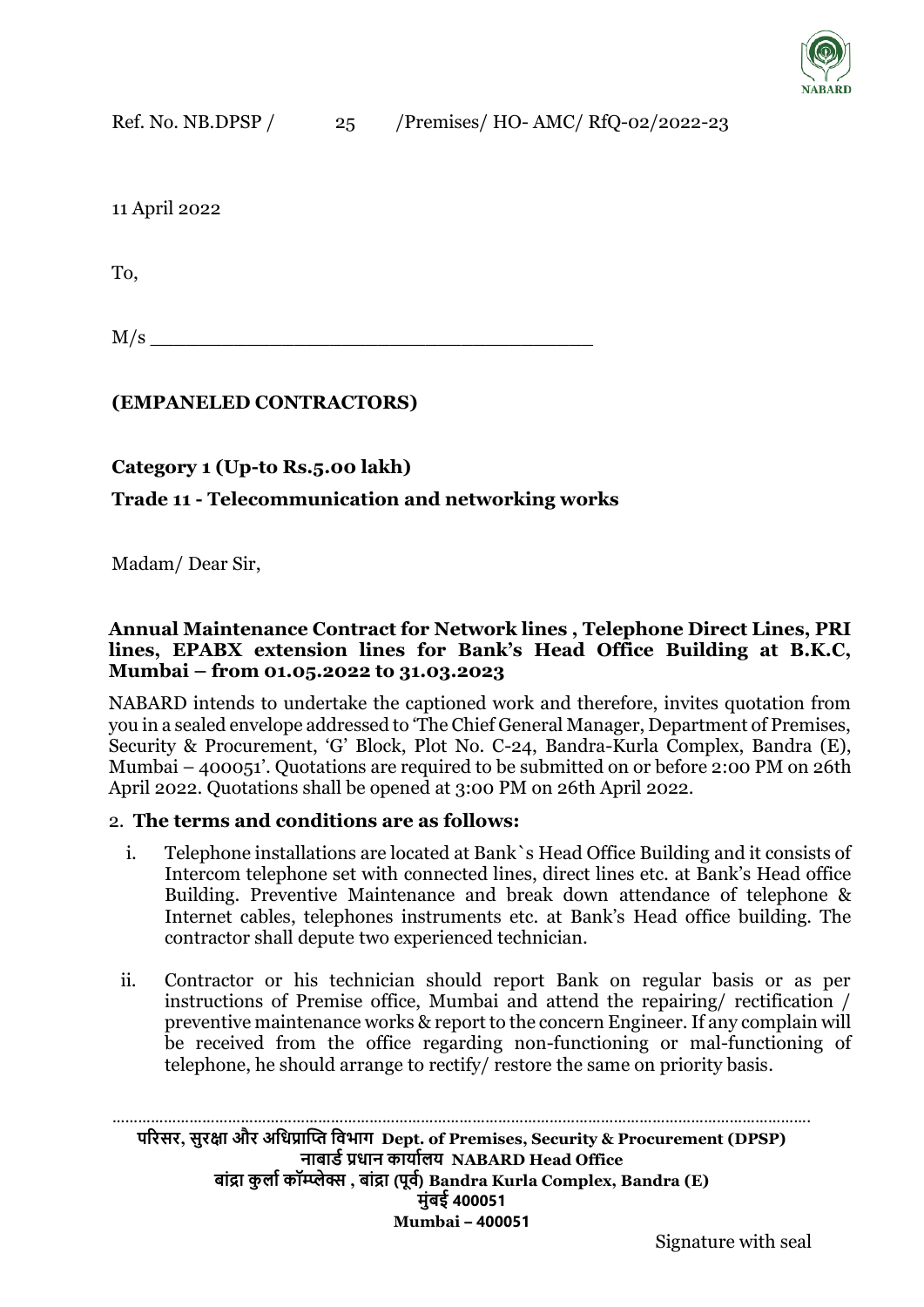

- iii. All installation will be routinely checked and preventive maintenance will be provided whenever necessary. Preventive maintenance includes Daily checking/ rectification of telephone lines connected in Chairman / DMD Cabins, Board Room, Executive Areas and Senior Officers' cabins etc. Weekly check / rectification of all telephone lines, loose contact, MDF etc. Daily cleaning the EPABX room. Weekly cleaning of EPABX system by air blower, etc.
- iv. The complaints at Bank's Head Office registered over telephone, mobile, letter, email or through other mode by Staff shall be attended promptly. After satisfactory completion the signature shall be obtained from respective resident or their representative.
- v. Compulsory presence of contractor on the days of important meetings, functions at NABARD & as & when informed by the Head Office.
- vi. Providing of all safety equipment's and all essential tools to his staff for day- to-day maintenance & emergency. Providing uniform, safety shoes, insulated gloves, raincoats, caps, umbrellas, torch, and Mobile phone etc. to all his staff.
- vii. The Contractor and his staff shall strictly follow the Standard Industrial Safety & Security Norms.
- viii. If the contractor fails to deliver any or all of the items of work as specified in the Tender document within the time period(s) specified in the Contract; or If the contractor fails to perform any other obligation(s) under the Contract; or On termination of the Contract for default no pending claim from the contractor shall be accepted.
	- ix. On termination of the Contract for default, action will be taken to blacklist the contractor at the discretion of the Bank.
	- x. The list of scope of work is only indicative. Any maintenance work not specifically mentioned above but required for the healthy operation of the system concerned and for the satisfaction of the user dept./as directed by Bank's Officer will be considered as part of scope of work.
	- xi. Bidders are advised to visit the site and thoroughly understand the nature and scope of the works and be familiar with the site conditions before quoting.
- xii. The Contractor shall comply with all the applicable statutory provisions of the land. NABARD shall not be held responsible for any penalty and violations.
- xiii. The Contractor should obtain necessary permission that may be required for the purpose of this Contract from such authorities as may be prescribed by Law from time to time.

………………………………………………………………………………………………………………………………………………. **परिसि, सुिक्षा औि अधिप्राप्ति धिभाग Dept. of Premises, Security & Procurement (DPSP) नाबार्ड प्रिान कार्ाडलर् NABARD Head Office बाांद्रा कु लाड कॉम्प्लेक्स , बाांद्रा (पूिड) Bandra Kurla Complex, Bandra (E) मुांबई 400051 Mumbai – 400051**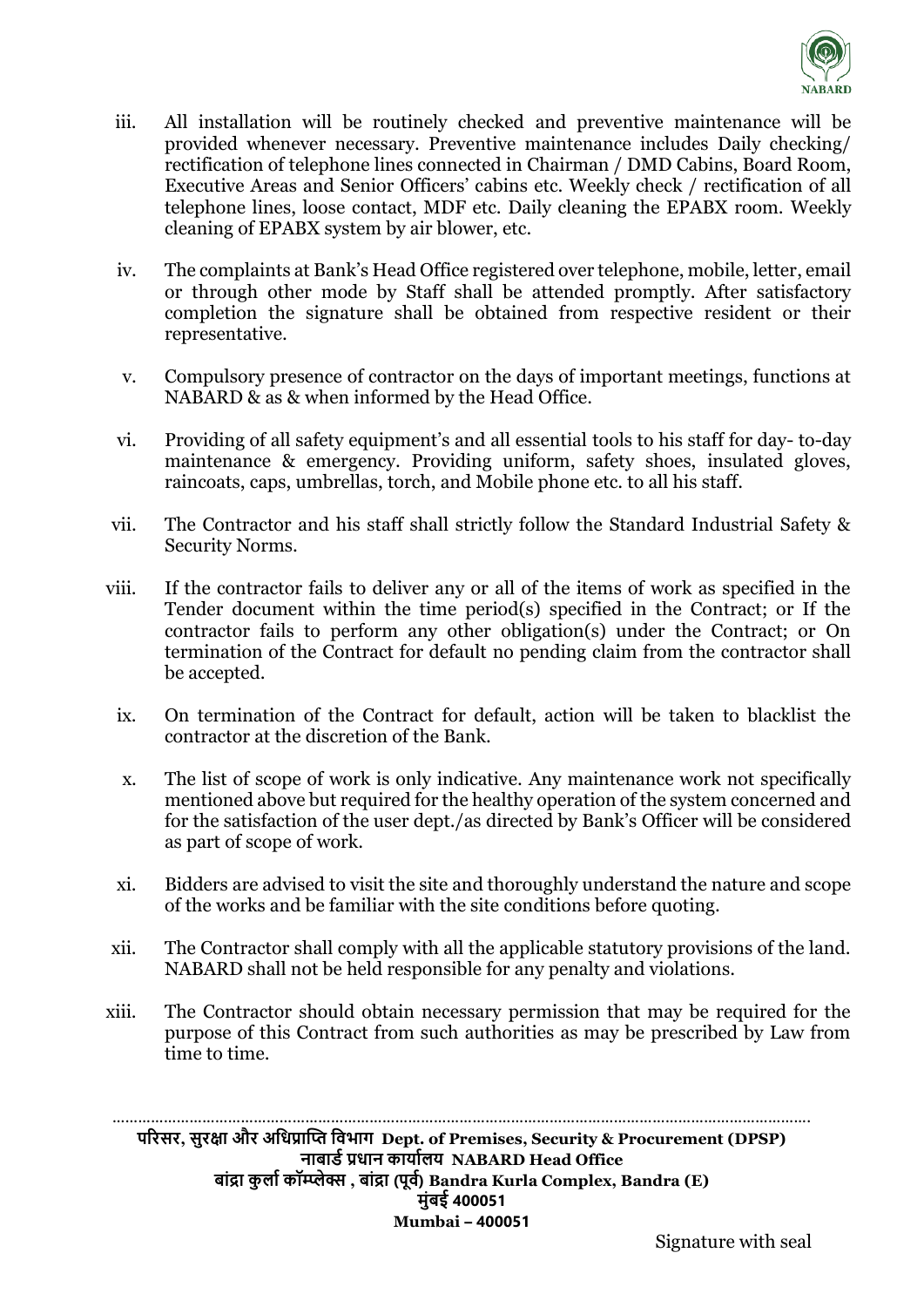

- xiv. The Contractor shall be fully responsible and shall compensate NABARD in the event of any damage to men or material, injury / damage or death as the case may be, caused directly or indirectly due to the negligence of the Contractor or his agents and / or his employees, or workers. The decision of NABARD in this regard shall be final and binding.
- xv. The contract price is inclusive of all taxes, duties, cess and statutory levies payable under any law and any other such taxes and duties leviable by local/State/Union Government from time to time.
- xvi. In case of any change in rate of tax or any provision relating to levy of tax resulting in increase in burden of tax on the contractor, the contractor shall not be entitled to receive any compensation for such increase in quantum of tax on the contractor. Similarly, no recovery shall be made from the contractor because of decrease of rate of tax or any provision relating to levy of tax.
- xvii. Initially the contract period shall be of 12 months (One Year) which may be extended on year-to-year subject to satisfactory work performance report.
- xviii. The Contract can be terminated by NABARD on 30 days' notice if services are found to be unsatisfactory and if there is no improvement even after issue of three notices to the contractor.
- xix. Upon successful award of work, contractor has to execute the Agreement on 'Nonjudicial Stamp Paper' and deposit the 5% Retention Money Deposit upon award of work till the contract period. No interest shall be paid on RMD.

Yours faithfully

 $Sd$  /-

**(S.Sajeev)**

**Assistant General Manager**

………………………………………………………………………………………………………………………………………………. **परिसि, सुिक्षा औि अधिप्राप्ति धिभाग Dept. of Premises, Security & Procurement (DPSP) नाबार्ड प्रिान कार्ाडलर् NABARD Head Office बाांद्रा कु लाड कॉम्प्लेक्स , बाांद्रा (पूिड) Bandra Kurla Complex, Bandra (E) मुांबई 400051 Mumbai – 400051**